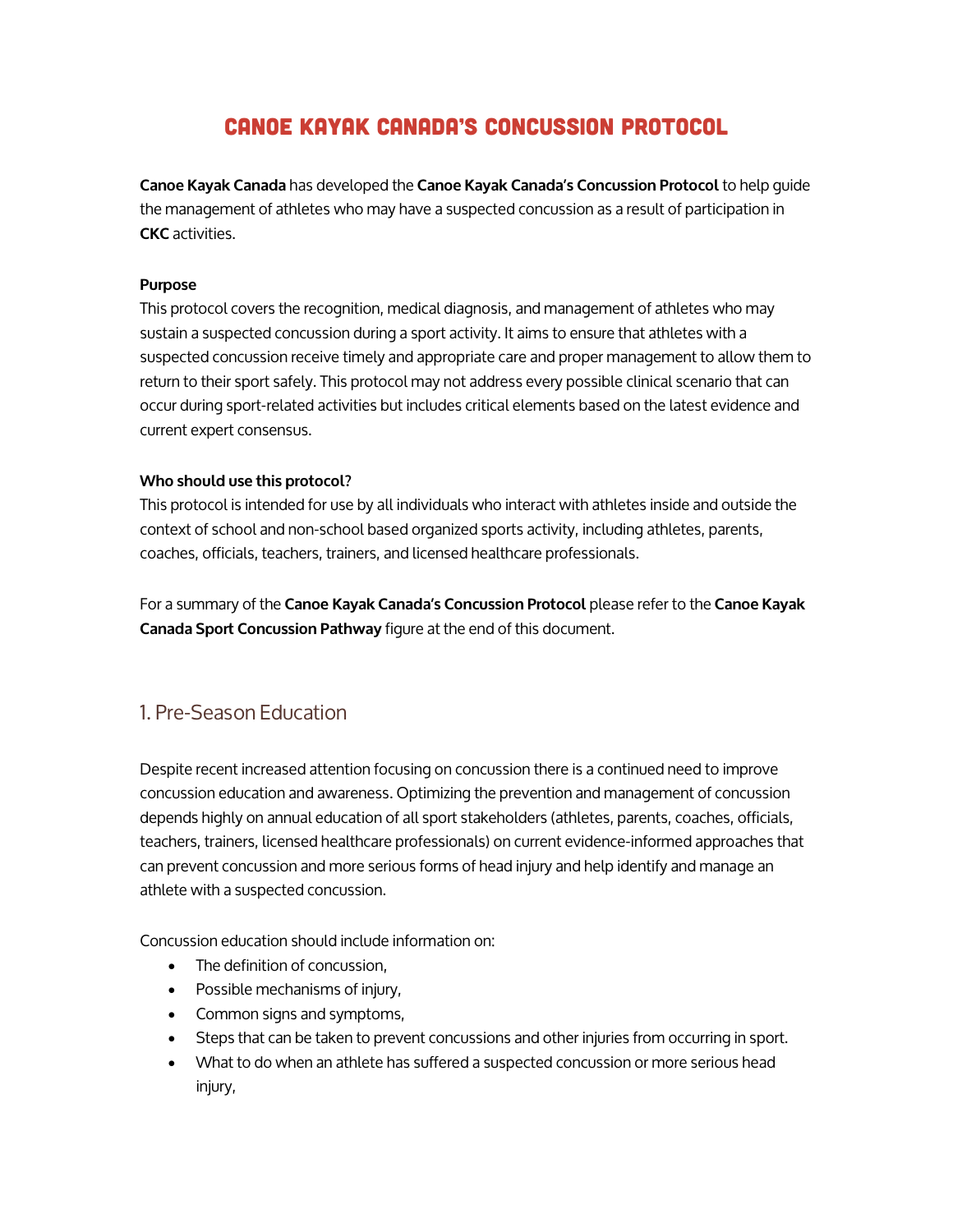- What measures should be taken to ensure proper medical assessment,
- Return-to-School and Return-to-Sport Strategies, and
- Return to sport medical clearance requirements
	- o **Who:** Athletes, parents, coaches, officials, teachers, and trainers, licensed healthcare professionals
	- o **How**: Pre-season Concussion Education Sheet

All parents and athletes are required to review and submit a signed copy of the Pre-season Concussion Education Sheet to their coach prior to the first practice of the season. In addition to reviewing information on concussion, it is also important that all sport stakeholders have a clear understanding of the **Canoe Kayak Canada's Concussion Protocol**. For example, this can be accomplished through pre-season in-person orientation sessions for athletes, parents, coaches and other sport stakeholders.

# 2. Head Injury Recognition

Although the formal diagnosis of concussion should be made following a medical assessment, all sport stakeholders including athletes, parents, teachers, coaches, teachers, officials, and licensed healthcare professionals are responsible for the recognition and reporting of athletes who may demonstrate visual signs of a head injury or who report concussion-related symptoms. This is particularly important because many clubs and paddling venues will not have access to on-site licensed healthcare professionals.

A concussion should be suspected:

- In any athlete who sustains an impact to the head, face, neck, or body with enough force to reasonably assume a suspected concussion or demonstrates ANY of the visual signs of a suspected concussion or reports ANY symptoms of a suspected concussion as detailed in the Concussion Recognition Tool 5.
- If an athlete reports ANY concussion symptoms to one of their peers, parents, teachers, or coaches or if anyone witnesses an athlete exhibiting any of the visual signs of concussion.
- Failure to answer any of the following questions is grounds to reasonably suspect a concussion and seek further medical assessment.
	- o What venue are we currently at?
	- o What event are you participating in?
	- o What discipline did you just compete in? (C1, K1, C2, K2 etc...)
	- o Where are we at in the event (heats, semis, final)?

In some cases, an athlete may demonstrate signs or symptoms of a more severe head or spine injury including convulsions, worsening headaches, vomiting or neck pain. If an athlete demonstrates any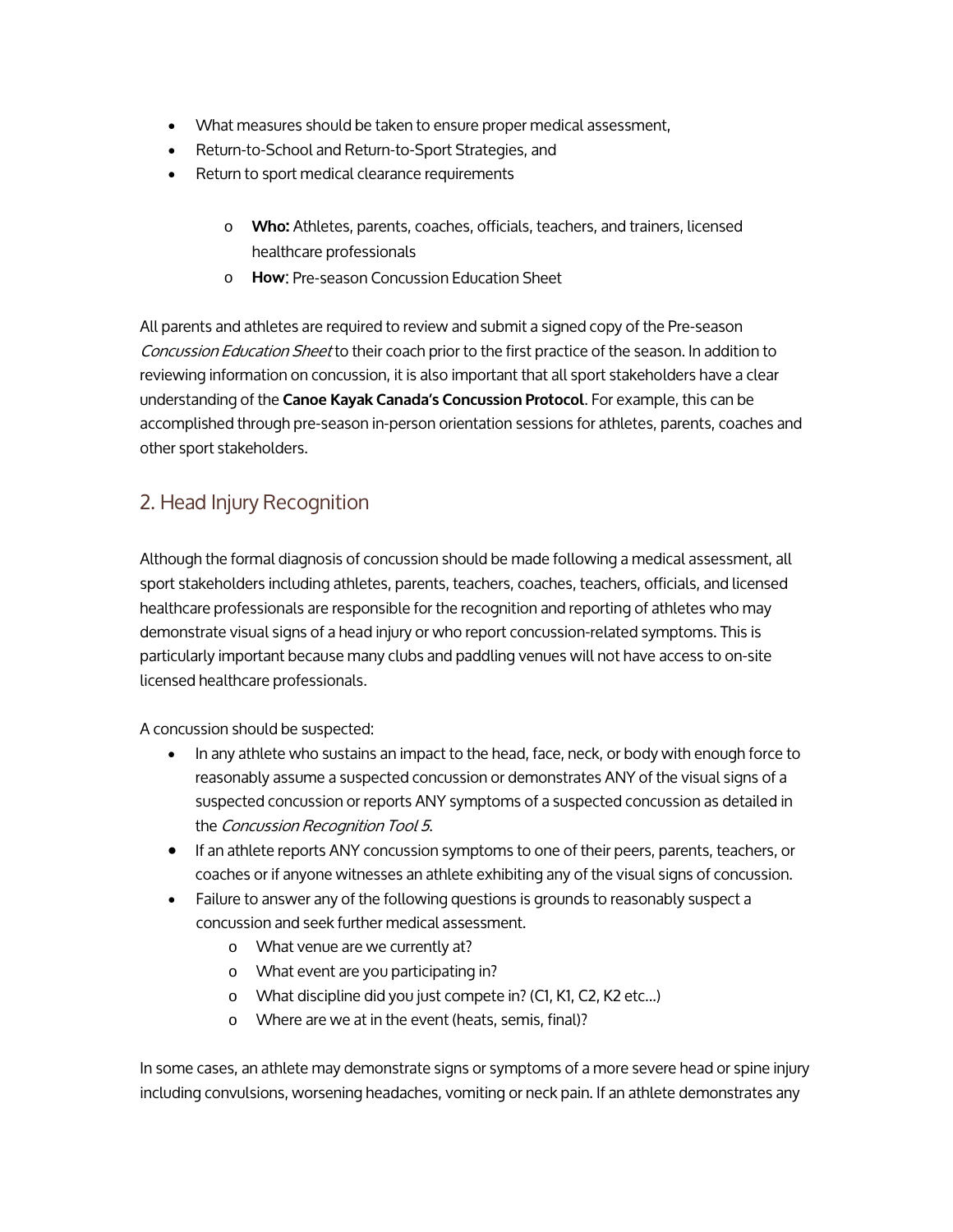of the 'Red Flags' indicated by the *Concussion Recognition Tool 5*, a more severe head or spine injury should be suspected, and Emergency Medical Assessment should be pursued.

- o **Who**: Athletes, parents, coaches, officials, teachers, trainers, and licensed healthcare professionals
- o **How:** [Concussion Recognition Tool 5](http://bjsm.bmj.com/content/bjsports/early/2017/04/26/bjsports-2017-097508CRT5.full.pdf)

### 3. Onsite Medical Assessment

Depending on the suspected severity of the injury, an initial assessment may be completed by emergency medical professionals or by an on-site licensed healthcare professional where available. In cases where an athlete loses consciousness, or it is suspected an athlete might have a more severe head or spine injury, Emergency Medical Assessment by emergency medical professionals should take place (see 3a below). If a more severe injury is not suspected, the athlete should undergo Sideline Medical Assessment or Medical Assessment, depending on if there is a licensed healthcare professional present (see 3b below).

#### **3a. Emergency Medical Assessment**

If an athlete is suspected of sustaining a more severe head or spine injury during competition or training, an ambulance should be called immediately to transfer the patient to the nearest emergency department for further Medical Assessment.

Coaches, parents, teachers, trainers and officials should carefully assist the athlete out of the water on to shore but should not make any effort to remove equipment or move the athlete until an ambulance has arrived and the athlete should not be left alone until the ambulance arrives. After the emergency, medical services staff has completed the Emergency Medical Assessment, the athlete should be transferred to the nearest hospital for Medical Assessment. In the case of youth (under 18 years of age), the athlete's parents should be contacted immediately to inform them of the athlete's injury. For athletes over 18 years of age, their emergency contact person should be contacted if one has been provided.

o **Who**: Emergency medical professionals

#### **3b. Sideline Medical Assessment**

If an athlete is suspected of sustaining a concussion and there is no concern for a more serious head or spine injury, the athlete should be immediately removed from the competition or practice.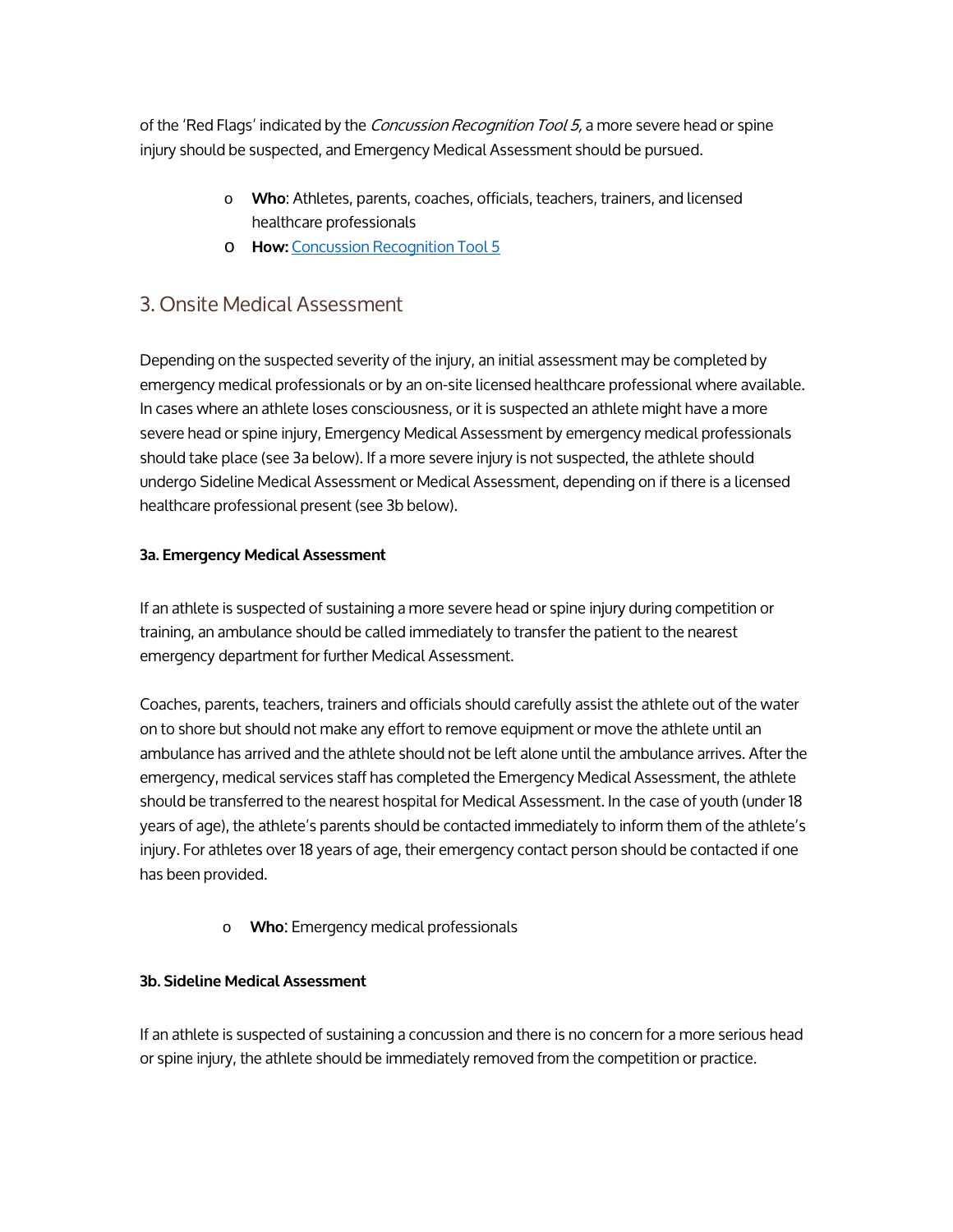#### **Scenario 1: If a licensed healthcare professional is present**

The athlete should be taken to a quiet area and undergo Sideline Medical Assessment using the Sport Concussion Assessment Tool 5 (SCAT5) or the Child SCAT5. The SCAT5 and Child SCAT5 are clinical tools that should only be used by a licensed healthcare professional that has experience using these tools. It is important to note that the results of SCAT5 and Child SCAT5 testing can be normal in the setting of acute concussion. As such, these tools can be used by licensed healthcare professionals to document initial neurological status but should not be used to make sideline returnto-sport decisions in youth athletes. Any youth athlete who is suspected of having sustained a concussion must not return to the competition or practice and must be referred for Medical Assessment.

If a youth athlete is removed from play following a significant impact where there is reason to believe a concussion has occurred and has undergone assessment by a licensed healthcare professional, but there are NO visual signs of a concussion and the athlete reports NO concussion symptoms then the athlete can be returned to training or competition but should be monitored for delayed symptoms.

In the case of national team-affiliated athletes, an experienced certified athletic therapist, physiotherapist or medical doctor providing medical coverage for the sporting event may make the determination that a concussion has not occurred based on the results of the Sideline Medical Assessment. In these cases, the athlete may be returned to the practice or game without a *Medical* Clearance Letter but this should be clearly communicated to the coaching staff. Athletes that have been cleared to return to competition or practices should be monitored for delayed symptoms. If the athlete develops any delayed symptoms the athlete should be removed from competition and undergo medical assessment by a medical doctor or nurse practitioner.

#### **Scenario 2: If there is no licensed healthcare professional present**

The athlete should be referred immediately for medical assessment by a medical doctor or nurse practitioner, and the athlete must not return to play until receiving medical clearance.

- o **Who**: Athletic therapists, physiotherapists, medical doctor
- o **How**: [Sport Concussion Assessment Tool 5 \(SCAT5\),](http://bjsm.bmj.com/content/bjsports/early/2017/04/26/bjsports-2017-097506SCAT5.full.pdf) [Child Sport Concussion](http://bjsm.bmj.com/content/bjsports/51/11/862.full.pdf)  [Assessment Tool 5 \(Child SCAT5\)](http://bjsm.bmj.com/content/bjsports/51/11/862.full.pdf)

## 4. Medical Assessment

In order to provide comprehensive evaluation of athletes with a suspected concussion, the medical assessment must rule out more serious forms of traumatic brain and spine injuries, must rule out medical and neurological conditions that can present with concussion-like symptoms, and must make the diagnosis of concussion based on findings of the clinical history and physical examination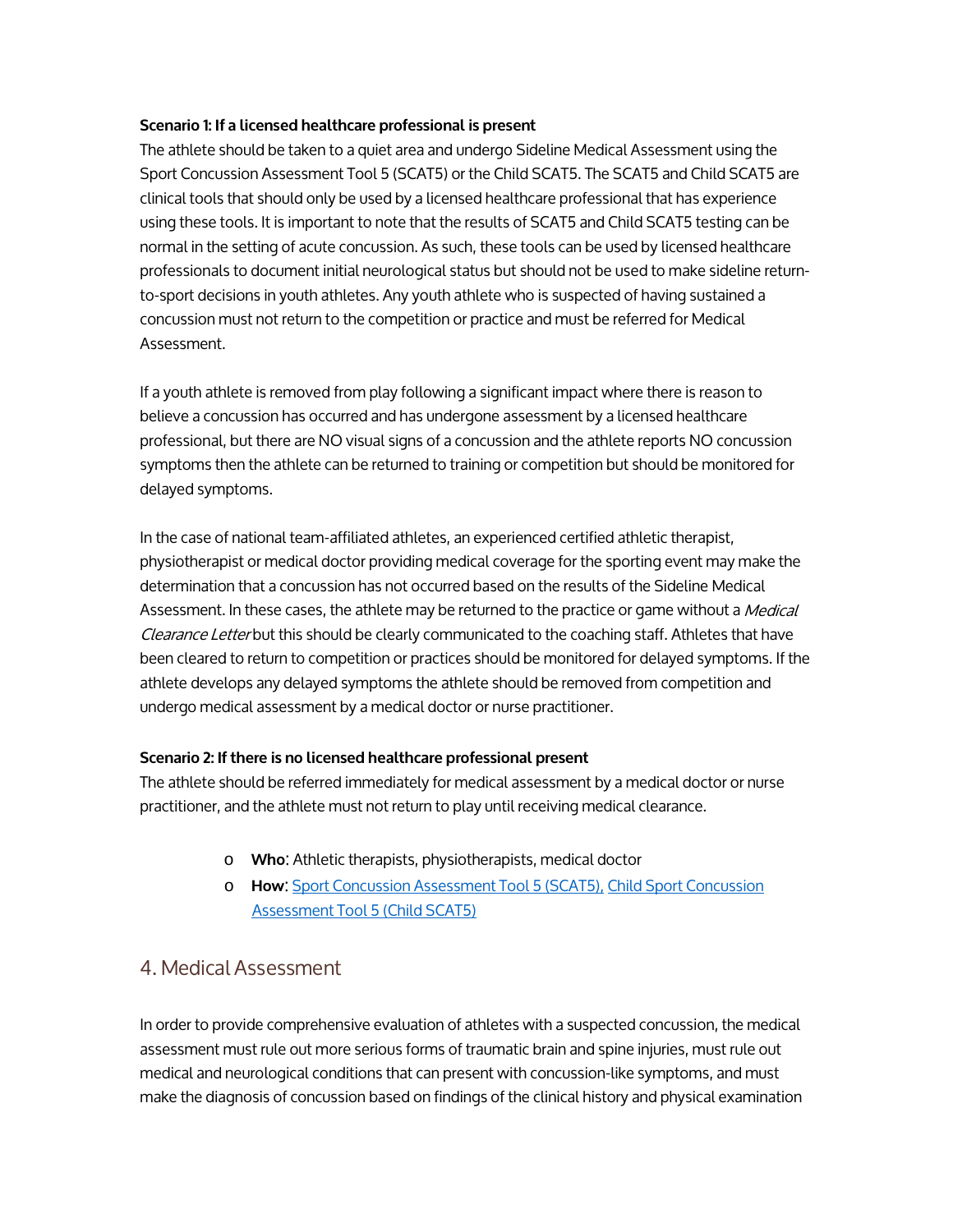and the evidence-based use of adjunctive tests as indicated (i.e. CT scan). In addition to nurse practitioners, medical doctors[1](#page-4-0) that are qualified to evaluate patients with a suspected concussion include: pediatricians; family medicine, sports medicine, emergency department, internal medicine, and rehabilitation (physiatrists) physicians; neurologists; and neurosurgeons.

In geographic regions of Canada with limited access to medical doctors (i.e. rural or northern communities), a licensed healthcare professional (i.e. nurse) with pre-arranged access to a medical doctor or nurse practitioner can facilitate this role. The medical assessment is responsible for determining whether the athlete has been diagnosed with a concussion or not. Athletes with a diagnosed concussion should be provided with a *Medical Assessment Letter* indicating a concussion has been diagnosed. Athletes that are determined to have not sustained a concussion must be provided with a *Medical Assessment Letter* indicating a concussion has not been diagnosed and the athlete can return to school, work and sports activities without restriction.

- o **Who**: Medical doctor, nurse practitioner, nurse
- o **How:** Medical Assessment Letter

### 5. Concussion Management

When an athlete has been diagnosed with a concussion, it is important that the athlete's parent/legal guardian is informed. All athletes diagnosed with a concussion must be provided with a standardized *Medical Assessment Letter* that notifies the athlete and their parents/legal guardians/spouse that they have been diagnosed with a concussion and may not return to any activities with a risk of concussion until medically cleared to do so by a medical doctor or nurse practitioner. Because the *Medical Assessment Letter* contains personal health information, it is the responsibility of the athlete or their parent/legal guardian to provide this documentation to the athlete's coaches, teachers, or employers. It is also important for the athlete to provide this information to sport organization officials that are responsible for injury reporting and concussion surveillance where applicable.

Athletes diagnosed with a concussion should be provided with education about the signs and symptoms of concussion, strategies about how to manage their symptoms, the risks of returning to sport without medical clearance and recommendations regarding a gradual return to school and sport activities. Athletes diagnosed with a concussion are to be managed according to their Returnto-School and Sport-Specific Return-to-Sport Strategy under the supervision of a medical doctor or nurse practitioner. When available, athletes should be encouraged to work with the team athletic

<span id="page-4-0"></span> $1$  Medical doctors and nurse practitioners are the only healthcare professionals in Canada with licensed training and expertise to meet these needs; therefore, all athletes with a suspected concussion should undergo evaluation by one of these professionals.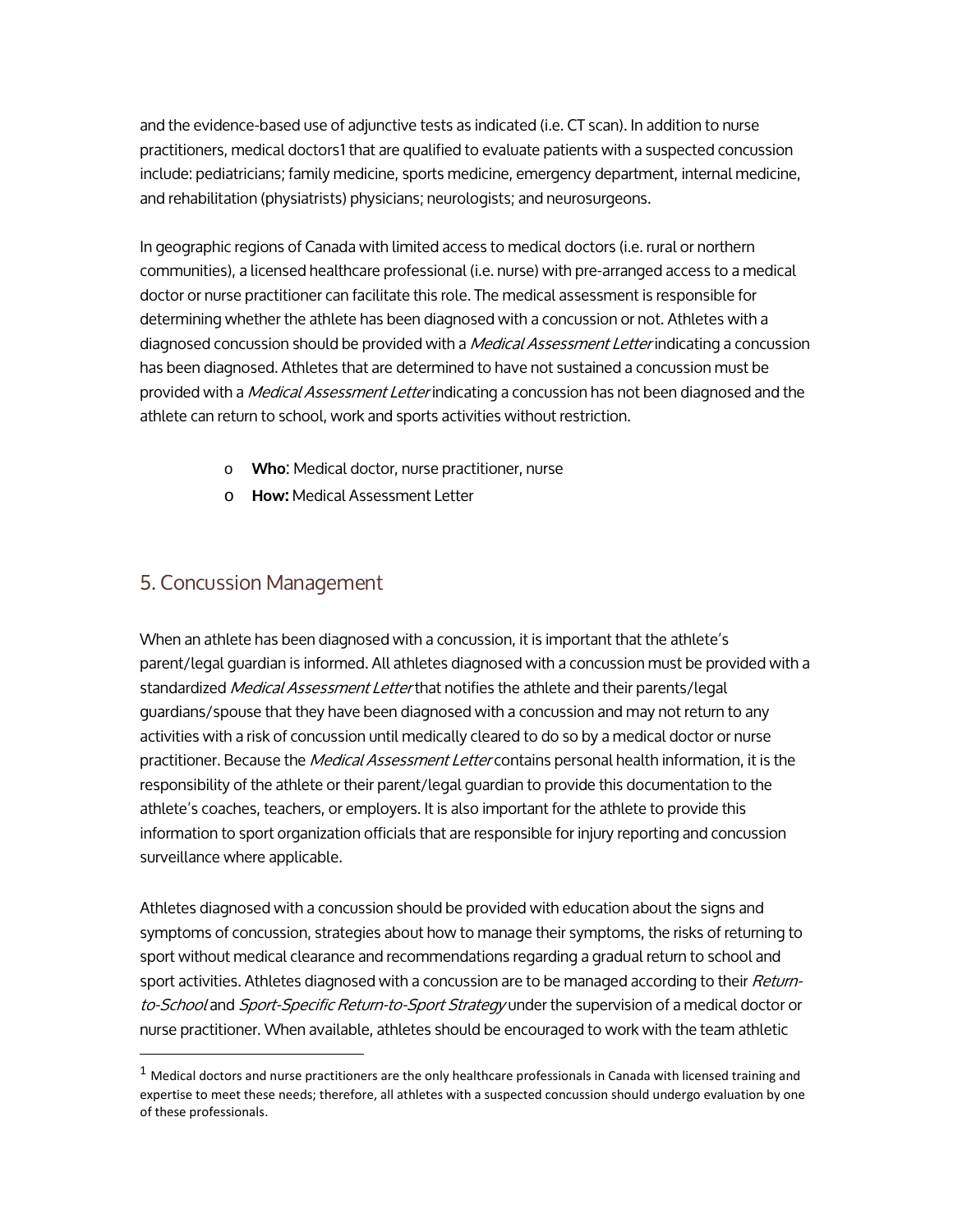therapist or physiotherapist to optimize progression through their Sport-Specific Return-to-Sport Strategy. Once the athlete has completed their Return-to-School and Sport-Specific Return-to-Sport Strategy and are deemed to be clinically recovered from their concussion, the medical doctor or nurse practitioner can consider the athlete for a return to full sports activities and issue a Medical Clearance Letter.

The stepwise progressions for *Return-to-School* and *Return-to-Sport Strategies* are outlined below. As indicated in Stage 1 of the Return-to-Sport Strategy, reintroduction of daily, school, and work activities using the Return-to-School Strategy must precede return to sport participation.

#### **Return-to-School Strategy**

The following is an outline of the Return-to-School Strategy that should be used to help studentathletes, parents, and teachers to collaborate in allowing the athlete to make a gradual return to school activities. Depending on the severity and type of the symptoms present student-athletes will progress through the following stages at different rates. If the student-athlete experiences new symptoms or worsening symptoms at any stage, they should go back to the previous stage. Athletes should also be encouraged to ask their school if they have a school-specific Return-to-Learn Program in place to help student-athletes make a gradual return to school.

| <b>Stage</b>   | <b>Aim</b>          | <b>Activity</b>                                   | Goal of each step               |
|----------------|---------------------|---------------------------------------------------|---------------------------------|
| 1              | Daily activities at | Typical activities during the day as long as      | Gradual return to typical       |
|                | home that do not    | they do not increase symptoms (i.e. reading,      | activities                      |
|                | give the student-   | texting, screen time). Start at 5-15 minutes at a |                                 |
|                | athlete symptoms    | time and gradually build up.                      |                                 |
| $\overline{2}$ | School activities   | Homework, reading or other cognitive              | Increase tolerance to cognitive |
|                |                     | activities outside of the classroom.              | work                            |
| 3              | Return to school    | Gradual introduction of schoolwork. May need      | Increase academic activities    |
|                | part-time           | to start with a partial school day or with        |                                 |
|                |                     | increased breaks during the day.                  |                                 |
| 4              | Return to school    | Gradually progress                                | Return to full academic         |
|                | full-time           |                                                   | activities and catch up on      |
|                |                     |                                                   | missed school work              |

#### **Canoe/Kayak-Specific Return-to-Sport Strategy**

The following is an outline of the *Return-to-Sport Strategy* that should be used to help athletes, coaches, trainers, and medical professionals to partner in allowing the athlete to make a gradual return to sport activities. An initial period of 24-48 hours of rest is recommended before starting the Canoe/Kayak-Specific Return-to-Sport Strategy. Each stage should last a minimum of 24 hours without symptoms increasing before progressing onto the next stage. If the athlete experiences new or worsening symptoms at any stage, they should stop all activity and start from to the previous stage the next day. It is important that youth and adult student-athletes return to full-time school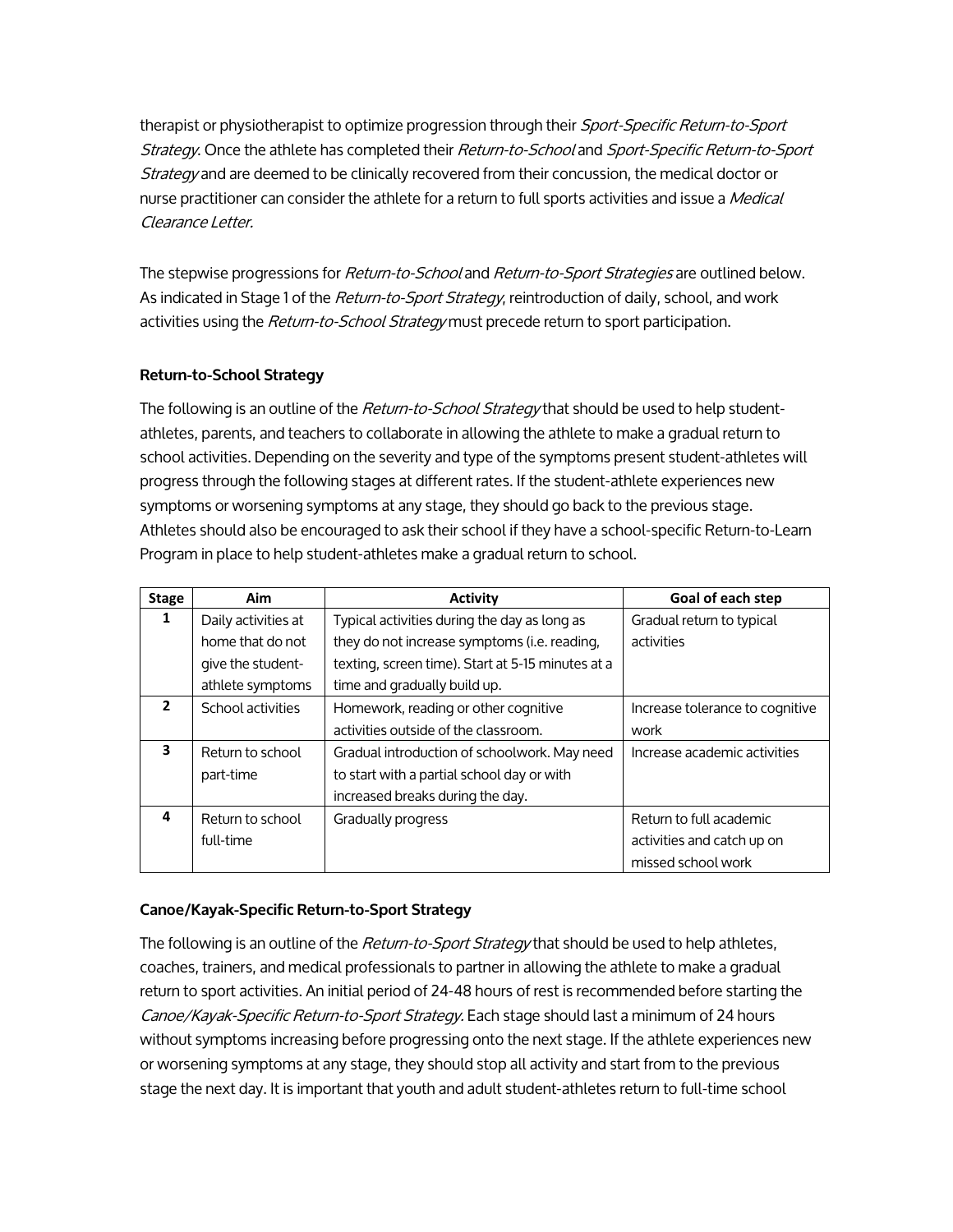activities before progressing to Stage 5 of the Canoe/Kayak-Specific Return-to-Sport Strategy. It is also important that all athletes provide their coach with a *Medical Clearance Letter* prior to returning to full contact sport activities. The medical clearance letter must be issued by a certified medical doctor or nurse practitioner, where available, before an athlete can return to regular participation. Where a medical doctor is unavailable a health care professional with previous access to either nurse practitioner or medical doctor is acceptable.

For Clinical Consideration: Canoeing and Kayaking are sports that require a high level of functioning of the cervical (neck and head postural stability) and the visual-vestibular (visual and vestibular) systems, as well as the cardiovascular system with sport-based activities and training. After a concussion, athletes may have functional changes in each of these systems that will result in a variety of symptoms (headache, dizziness, feeling "off", balance issues, blurry vision, nausea, or fogginess). A multi-disciplinary assessment of these systems is recommended prior to beginning the following return to sport stages. If any of the above symptoms develop or increase with the return to sport stages, consider a re-assessment of the cervical, visual-vestibular, and cardiovascular systems. Note, that a return to on-water training too early can lead to increased nausea and headaches and that on-water training should only be done when an athlete feels comfortable enough to be in a boat. Furthermore, an athlete should only first return to on-water activities with a personal flotation device and under supervision.

| <b>Stage</b>             | Aim                        | <b>Activity</b>                                                                                                                                                                                                                                                       | Goal of each step                                   |
|--------------------------|----------------------------|-----------------------------------------------------------------------------------------------------------------------------------------------------------------------------------------------------------------------------------------------------------------------|-----------------------------------------------------|
| 1                        | Symptom-                   | Daily activities that do not provoke                                                                                                                                                                                                                                  | Gradual re-                                         |
|                          | limiting                   | symptoms                                                                                                                                                                                                                                                              | introduction of                                     |
|                          | activity                   |                                                                                                                                                                                                                                                                       | work/school activities                              |
| $\overline{\phantom{a}}$ | Light aerobic<br>activity  | Walking or flatwater paddling at a slow to<br>medium pace for 15-20 minutes. No                                                                                                                                                                                       | Increase heart rate                                 |
|                          |                            | resistance or interval training                                                                                                                                                                                                                                       |                                                     |
| 3                        | Sport-specific<br>exercise | Paddling on flatwater and/or running. No risk<br>of head impact activities<br>- Moderate intensity paddling for 30-60<br>minutes at sub-symptom threshold intensity.                                                                                                  | Add movement                                        |
| 4                        | Full Intensity<br>Training | Participation in high intensity paddling and<br>drills. Participation in resistance training<br>workouts. Full training at competition<br>intensity and duration.<br>- Participation in full practice without activity<br>restriction<br>- A Medical Clearance Letter | Exercise,<br>coordination and<br>increased thinking |
| 5                        | Return to sport            | Normal participation in sport                                                                                                                                                                                                                                         |                                                     |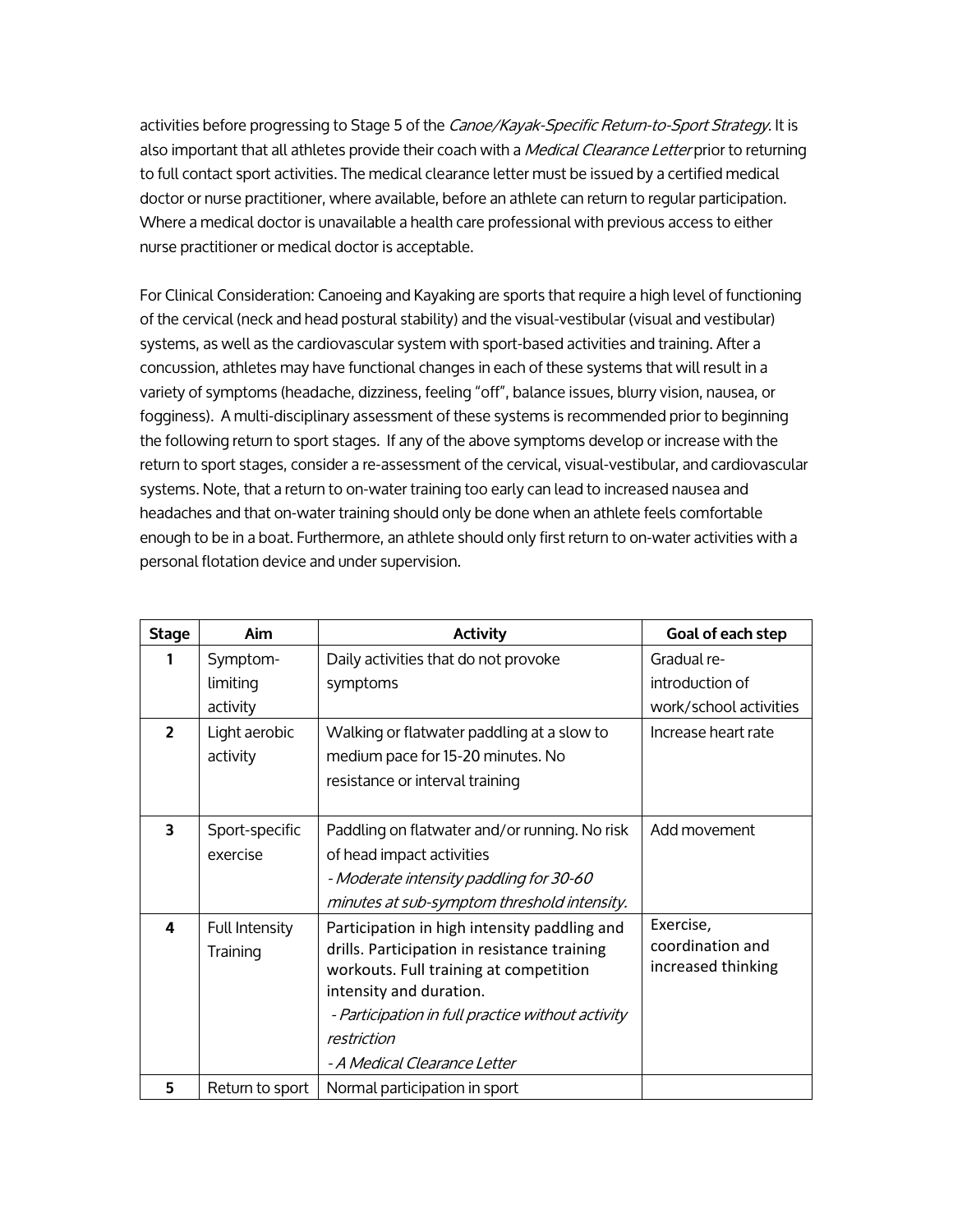**\*Note:** An athlete that is not a student/athlete does not have to complete return-to-school strategy.

- o **Who**: Medical doctor, nurse practitioner and team athletic therapist or physiotherapist (where available)
- o **How**: Return-to-Learn Strategy, Sport-Specific Return-to Sport Strategy, Medical Assessment Letter, Medical Clearance Letter

## 6. Multidisciplinary Concussion Care

Most athletes who sustain a concussion while participating in sport will make a complete recovery and are able to return to full school and sport activities within 1-4 weeks of injury. However, approximately 15-30% of individuals will experience symptoms that persist beyond this time frame. If available, individuals who experience persistent post-concussion symptoms (>4 weeks for youth athletes, >2 weeks for adult athletes) may benefit from referral to a medically supervised multidisciplinary concussion clinic that has access to professionals with licensed training in traumatic brain injury that may include experts in sport medicine, neuropsychology, physiotherapy, occupational therapy, neurology, neurosurgery, and rehabilitation medicine.

Referral to a multidisciplinary clinic for assessment should be made on an individualized basis at the discretion of an athlete's medical doctor or nurse practitioner. If access to a multidisciplinary concussion clinic is not available, a referral to a medical doctor with clinical training and experience in concussion (e.g. a sport medicine physician, neurologist, or rehabilitation medicine physician) should be considered for the purposes of developing an individualized treatment plan. Depending on the clinical presentation of the individual, this treatment plan may involve a variety of health care professionals with areas of expertise that address the specific needs of the athlete based on the assessment findings.

> o **Who:** Multidisciplinary medical team, medical doctor with clinical training and experience in concussion (e.g. a sports medicine physician, neurologist, or rehabilitation medicine physician), licensed healthcare professionals

# 7. Return to Sport

Athletes who have been determined to have not sustained a concussion, and those that have been diagnosed with a concussion and have successfully completed their Return-to-School and Canoe/Kayak-Specific Return-to-Sport Strategy can be considered for return to full sports activities. The final decision to medically clear an athlete to return to full game activity should be based on the clinical judgment of the medical doctor or nurse practitioner considering the athlete's past medical history, clinical history, physical examination findings and the results of other tests and clinical consultations where indicated (i.e. neuropsychological testing, diagnostic imaging). Prior to returning to regular practice and event participation, each athlete that has been diagnosed with a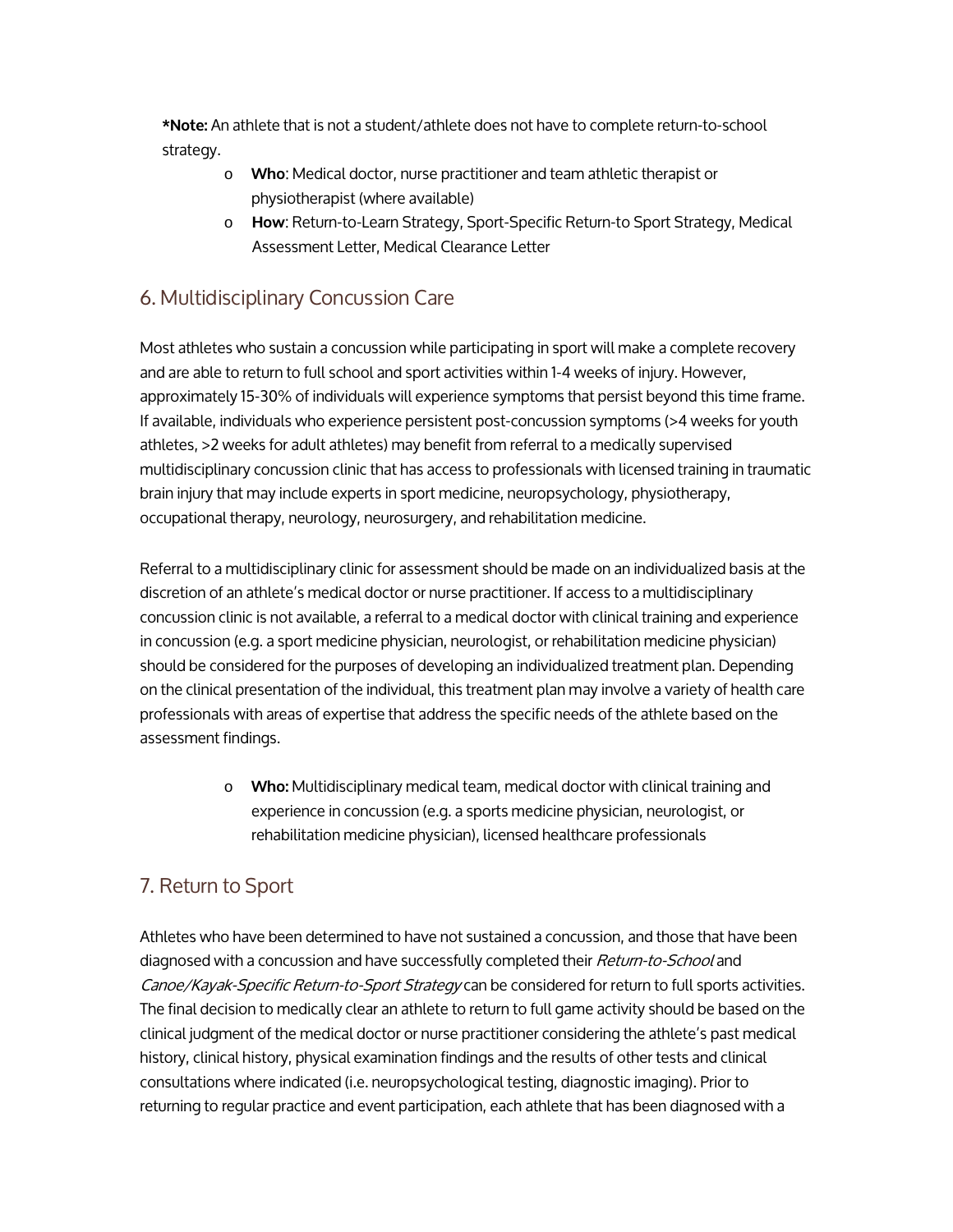concussion must provide their coach with a standardized Medical Clearance Letter that specifies that a medical doctor or nurse practitioner has personally evaluated the patient and has cleared the athlete to return to sport. In geographic regions of Canada with limited access to medical doctors (i.e. rural or northern communities), a licensed healthcare professional (such as a nurse) with prearranged access to a medical doctor or nurse practitioner can provide this documentation. In the event that an athlete has been cleared and intends to return-to-play but is still suffering noticeable concussion like symptoms their coach may hold that athlete out from participation. A copy of the Medical Clearance Letter should also be submitted to sports organization officials that have injury reporting and surveillance programs where applicable, allowing officials to keep track the recovered athlete.

Athletes who have been provided with a *Medical Clearance Letter* may return to full sport activities as tolerated. If the athlete experiences any new concussion-like symptoms while returning to play, they should be instructed to stop playing immediately, notify their parents, coaches, trainer or teachers, and undergo follow-up *Medical Assessment*. In the event that the athlete sustains a new suspected concussion, the **Canoe Kayak Canada's Concussion Protocol** should be followed as outlined here.

- o **Who**: Medical doctor, nurse practitioner
- o **Document:** Medical Clearance Letter